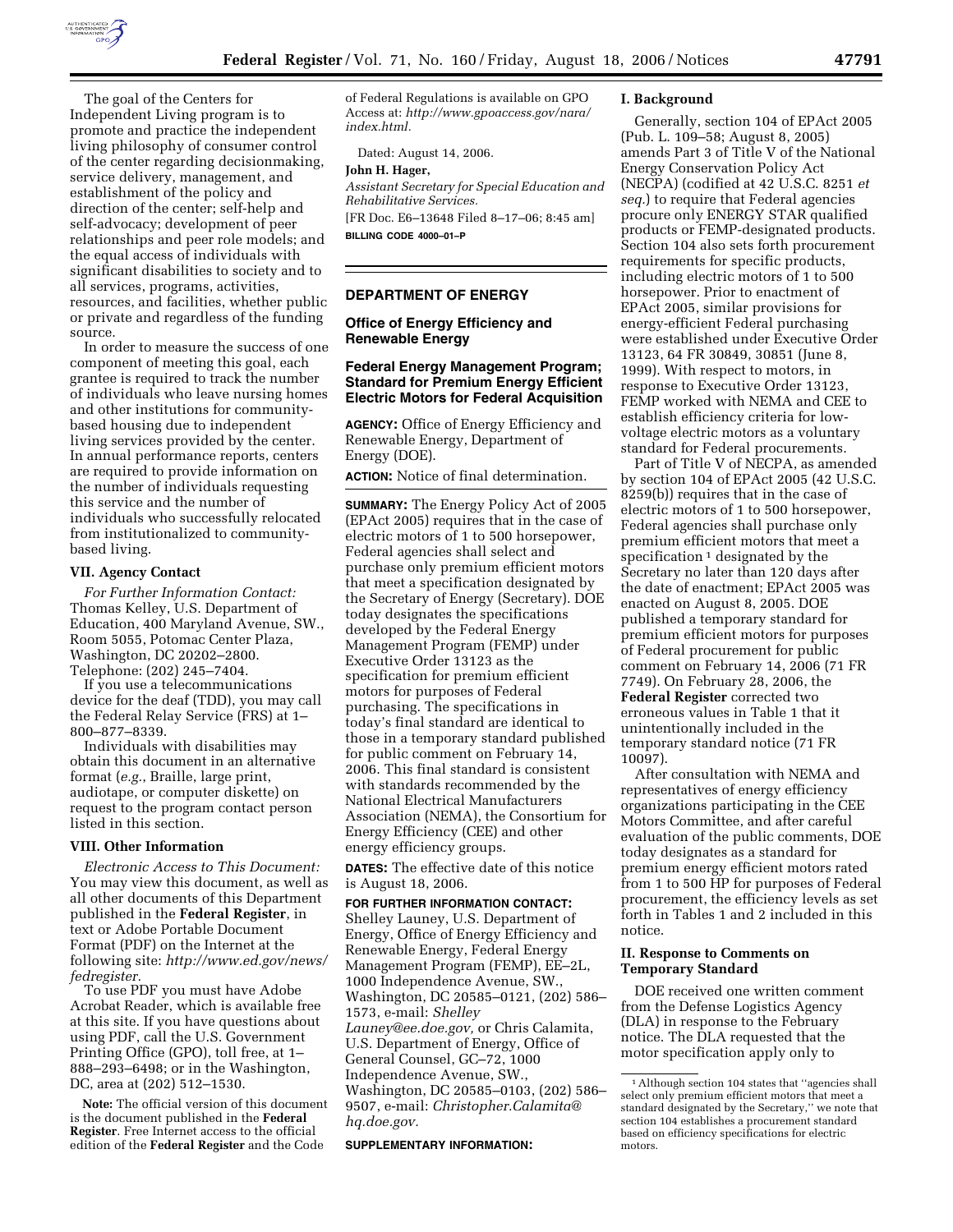commercially available motors for general applications and not to those required for special combat or defense related applications. DOE notes that the statutory definition of products subject to today's procurement requirement specifically excludes energy consuming products or systems designed or procured for combat or combat-related missions. Additionally, DOE is clarifying in Section III of this notice that the final standard is for general purpose motors, as defined by 10 CFR 431.12. DLA also suggested that DOE incorporate by reference Table 12–12 of the NEMA Standard MG–1 because it cites both nominal and minimum efficiencies. Nominal efficiency is the level to which motors are tested; it is the efficiency level which manufacturers include on the product nameplate. In actual practice, efficiencies may vary slightly from the nominal value, but they must not fall below the minimum level specified by the manufacturer.

For procurement purposes, the nominal efficiency is appropriate because this is the certified value of the motor. Also, the nominal efficiency is the specification that appears on a motor nameplate and as such, is the specification most readily available to a purchaser. Because DLA did not provide any compelling need for minimum efficiencies, and because a single nominal efficiency level will make it easier for agencies to readily identify

which motors can be purchased under today's procurement standard, DOE is using nominal efficiency values identical to those in the current specification for premium electric motors contained in Table 12–12 of NEMA standard MG–1 for the final standard contained here, but is not incorporating Table 12–12.

## **III. Discussion of Final Standard**

Today's designation is for electric motors of 1 to 500 horsepower as specified in EPAct 2005, that are not designed or procured for combat or combat-related missions. Further, the requirement established in today's document applies only to the procurement of ''general-purpose'' motors as defined in 10 CFR 431.12. Some applications require definitepurpose, special-purpose, special frame, or special mounted polyphase induction motors. However, such motors are not general purpose motors as defined in 10 CFR 431.12. Special purpose motors are therefore not subject to the procurement requirement in this document. Even so, special purpose motors meeting the efficiency levels of this specification are often available and are recommended.

DOE has worked in conjunction with NEMA and CEE to ensure that purchasers will not be confused by multiple efficiency specifications. The efficiency levels in Tables 1 and 2 are identical to the NEMA Premium TM and CEE Premium Efficiency Motors

efficiency criteria. Tables 1 and 2 can also be found on the DOE FEMP procurement Web site at *http://www.eere.energy.gov/femp/ procurement/eep*\_*emotors.cfm,* and the NEMA Web site at *http:// www.nema.org/gov/energy/efficiency/ premium/.* Motor efficiency is identified on the nameplate by ''nominal'' efficiency, which represents the average efficiency of a large population of motors of the same design. It is certified in accordance with NEMA MG 1–1998, ''Motors and Generators,'' and IEEE 112 Test Method B.

By using common specifications for premium energy efficient motors, NEMA, CEE, and DOE have helped focus market demand by Federal buyers and utility company customers on a single standard for energy efficiency, thus providing a clear market signal in support of energy efficiency to manufacturers, suppliers, specifiers, and installers of electric motors.

FEMP will periodically review the DOE's motor efficiency standard and revise it as necessary, in consultation with industry and energy efficiency organizations, to reflect technology advances and/or changing market conditions.

Issued in Washington, DC, on August 8,

### **Alexander A. Karsner,**

2006.

*Assistant Secretary, Energy Efficiency and Renewable Energy.* 

# TABLE 1.—NOMINAL EFFICIENCIES FOR INDUCTION MOTORS RATED 600 VOLTS OR LESS

[Random wound]

| Open drip-proof | Totally enclosed fan-cooled |        |         |        |        |        |
|-----------------|-----------------------------|--------|---------|--------|--------|--------|
| <b>HP</b>       | 6-pole                      | 4-pole | 2-pole  | 6-pole | 4-pole | 2-pole |
|                 | 82.5                        | 85.5   | $*77.0$ | 82.5   | 85.5   | 77.0   |
|                 | 86.5                        | 86.5   | 84.0    | 87.5   | 86.5   | 84.0   |
|                 | 87.5                        | 86.5   | 85.5    | 88.5   | 86.5   | 85.5   |
|                 | 88.5                        | 89.5   | 85.5    | 89.5   | 89.5   | 86.5   |
|                 | 89.5                        | 89.5   | 86.5    | 89.5   | 89.5   | 88.5   |
|                 | 90.2                        | 91.0   | 88.5    | 91.0   | 91.7   | 89.5   |
|                 | 91.7                        | 91.7   | 89.5    | 91.0   | 91.7   | 90.2   |
|                 | 91.7                        | 93.0   | 90.2    | 91.7   | 92.4   | 91.0   |
|                 | 92.4                        | 93.0   | 91.0    | 91.7   | 93.0   | 91.0   |
|                 | 93.0                        | 93.6   | 91.7    | 93.0   | 93.6   | 91.7   |
|                 | 93.6                        | 94.1   | 91.7    | 93.0   | 93.6   | 91.7   |
|                 | 94.1                        | 94.1   | 92.4    | 94.1   | 94.1   | 92.4   |
|                 | 94.1                        | 94.5   | 93.0    | 94.1   | 94.5   | 93.0   |
|                 | 94.5                        | 95.0   | 93.6    | 94.5   | 95.0   | 93.6   |
|                 | 94.5                        | 95.0   | 93.6    | 94.5   | 95.4   | 93.6   |
|                 | 95.0                        | 95.4   | 93.6    | 95.0   | 95.4   | 94.1   |
|                 | 95.0                        | 95.4   | 94.1    | 95.0   | 95.4   | 95.0   |
|                 | 95.4                        | 95.8   | 94.1    | 95.8   | 95.8   | 95.0   |
|                 | 95.4                        | 95.8   | 95.0    | 95.8   | 96.2   | 95.4   |
|                 | 95.4                        | 95.8   | 95.0    | 95.8   | 96.2   | 95.8   |
|                 | 95.4                        | 95.8   | 95.4    | 95.8   | 96.2   | 95.8   |
|                 | 95.4                        | 95.8   | 95.4    | 95.8   | 96.2   | 95.8   |
|                 | 95.8                        | 95.8   | 95.8    | 95.8   | 96.2   | 95.8   |
|                 | 96.2                        | 96.2   | 95.8    | 95.8   | 96.2   | 95.8   |
|                 | 96.2                        | 96.2   | 95.8    | 95.8   | 96.2   | 95.8   |